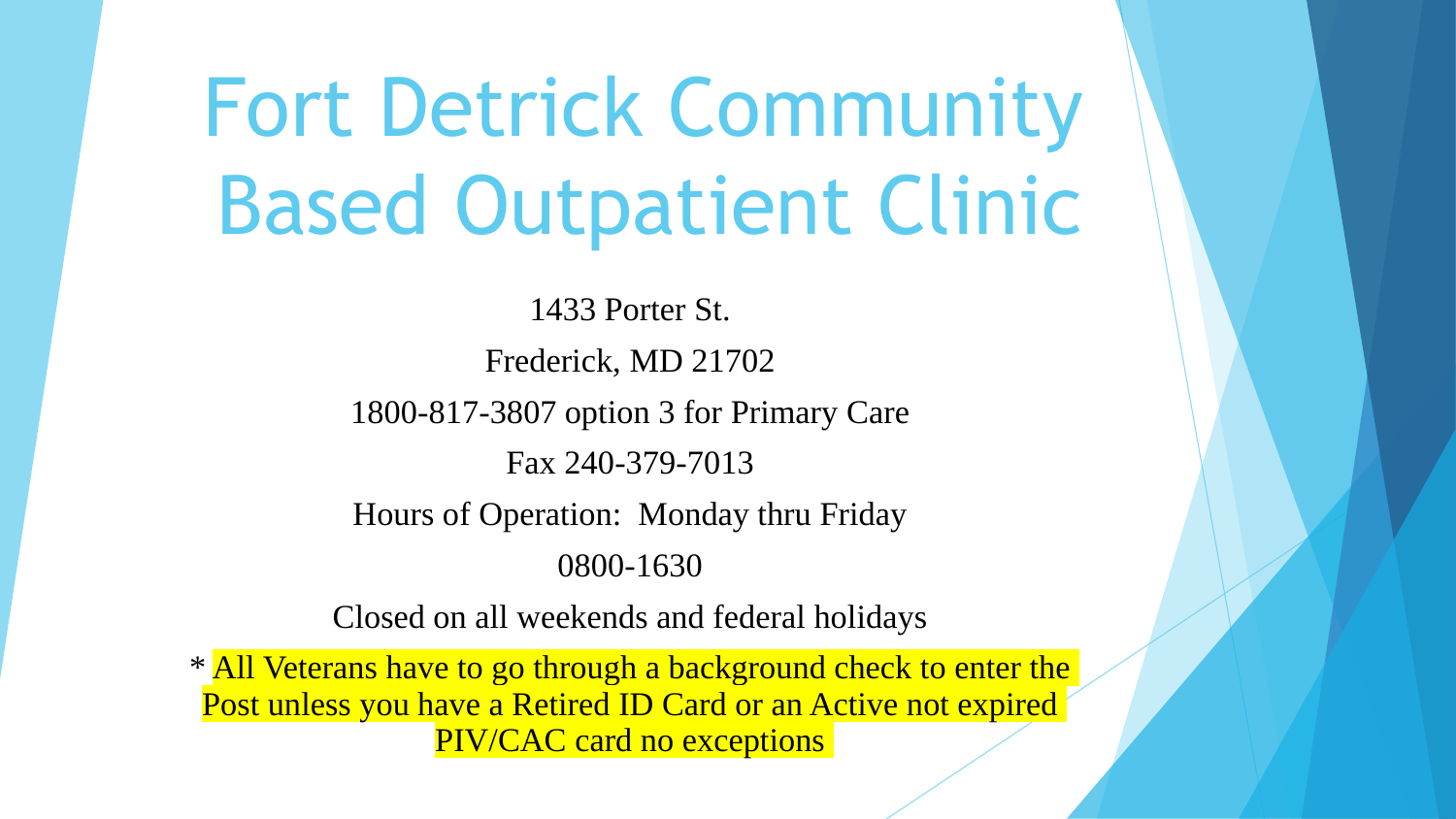### Fort Detrick is a part of the Martinsburg VA Medical Center located in Martinsburg, Wv

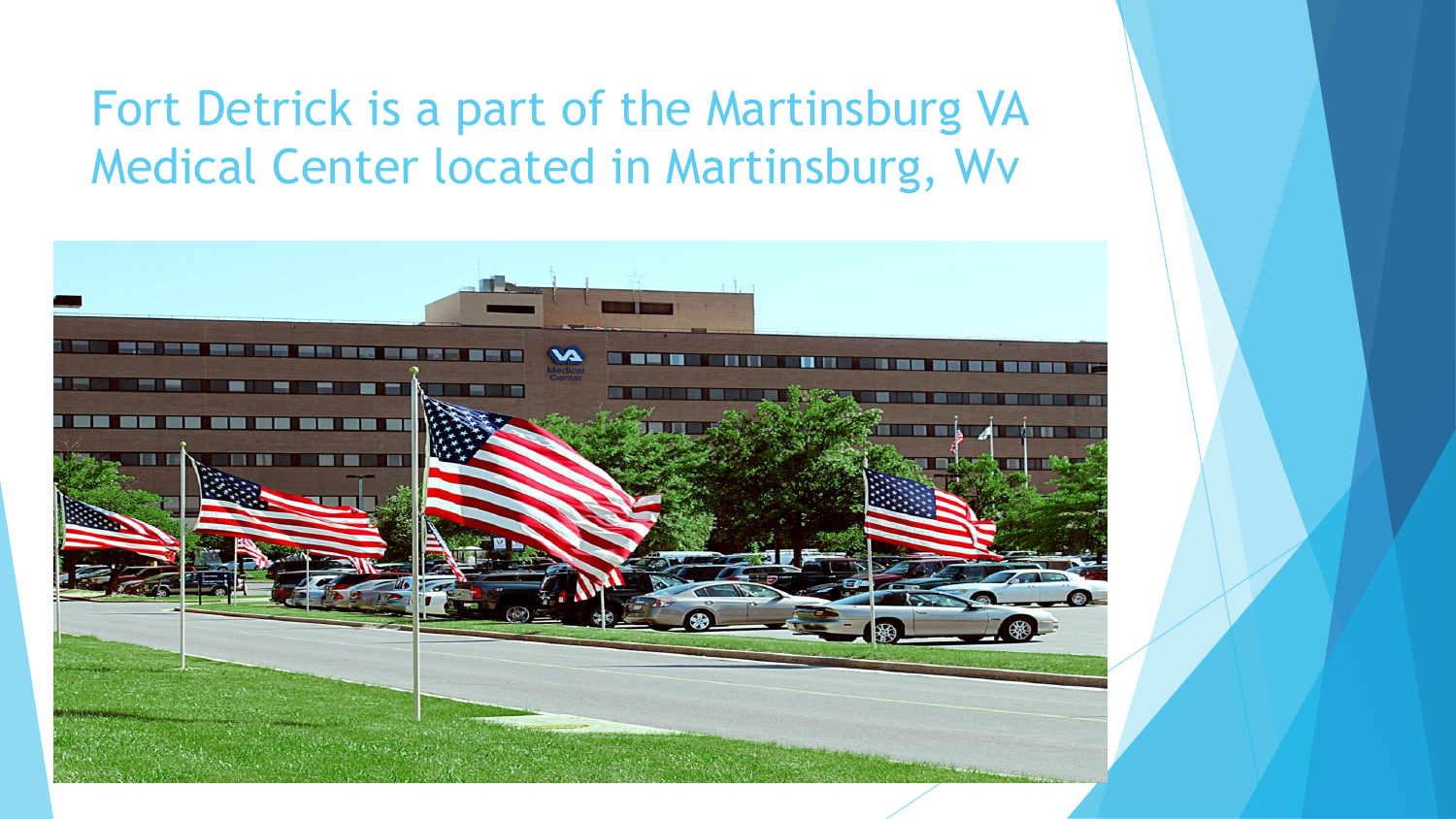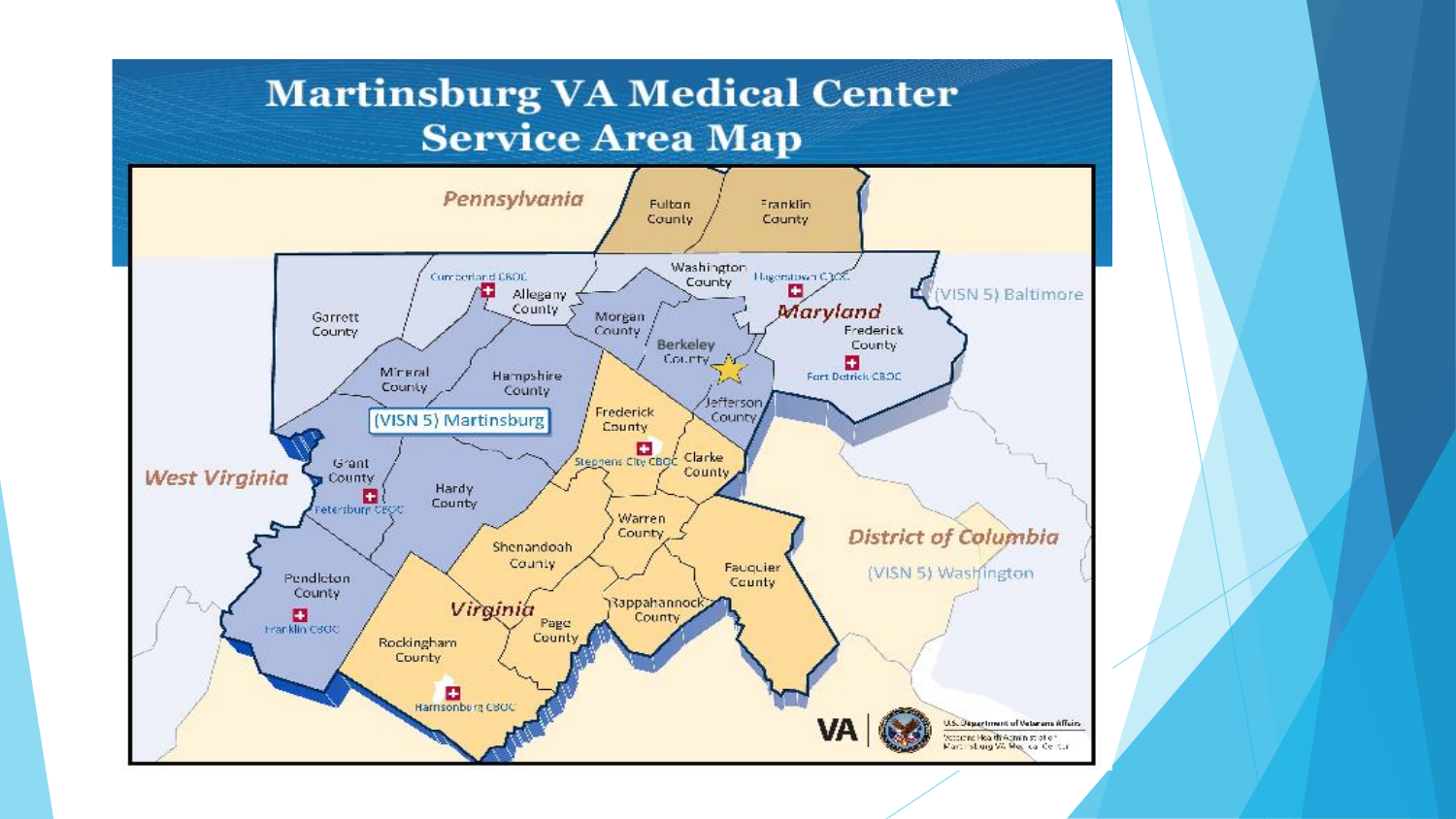# Services offered within the Clinic

- Primary Care Providers- 3 currently
- Behavioral Health Services- Can help Stabilize and transport to Martinsburg of Care in the Community (CITC)
- Well Women Provider
- Laboratory to complete Blood draws between 0800-1130
- MyHeatheVet Premium Accounts established
- Veteran ID card photos taken (VIC Cards)
- Enrollment applications accepted
- Base pass paperwork
- X-rays through Barquist contract
- Secure messaging tutorial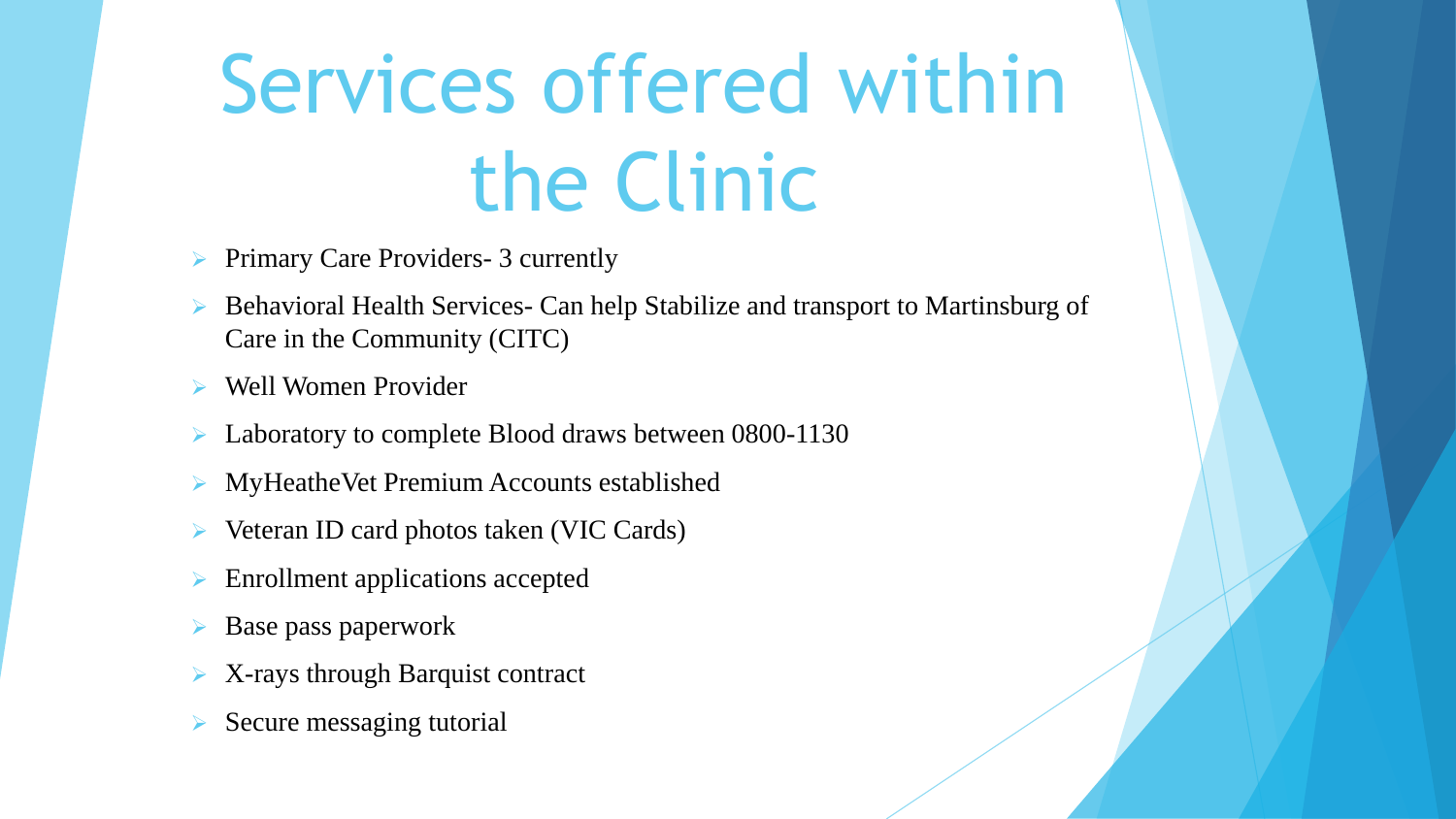# Secondary Services

- Immunizations and Flu Shots provided through Nurse Health Maintenance Clinics (NHM)
- Routine NHM Clinic appointments when provider schedule full through the telephone triage process.
- Onsite Pharmacists to help with Chronic illness management of Diabetes, Hypertension, Cholesterol, Anti-Coagulation Management, and Medication Management all appointment based services.
- Physical Therapy
- Dietician Services
- Podiatry Services
- Dermatology Services
- Audiology Services
- Tele-Health services including Home tele-health for those that meet the criteria, Clinical Video Technology (CVT) for Psychiatrist, Substance Abuse, Diabetes Education Group, Smoking Cessation, and PT/OT education on Prosthetic Equipment.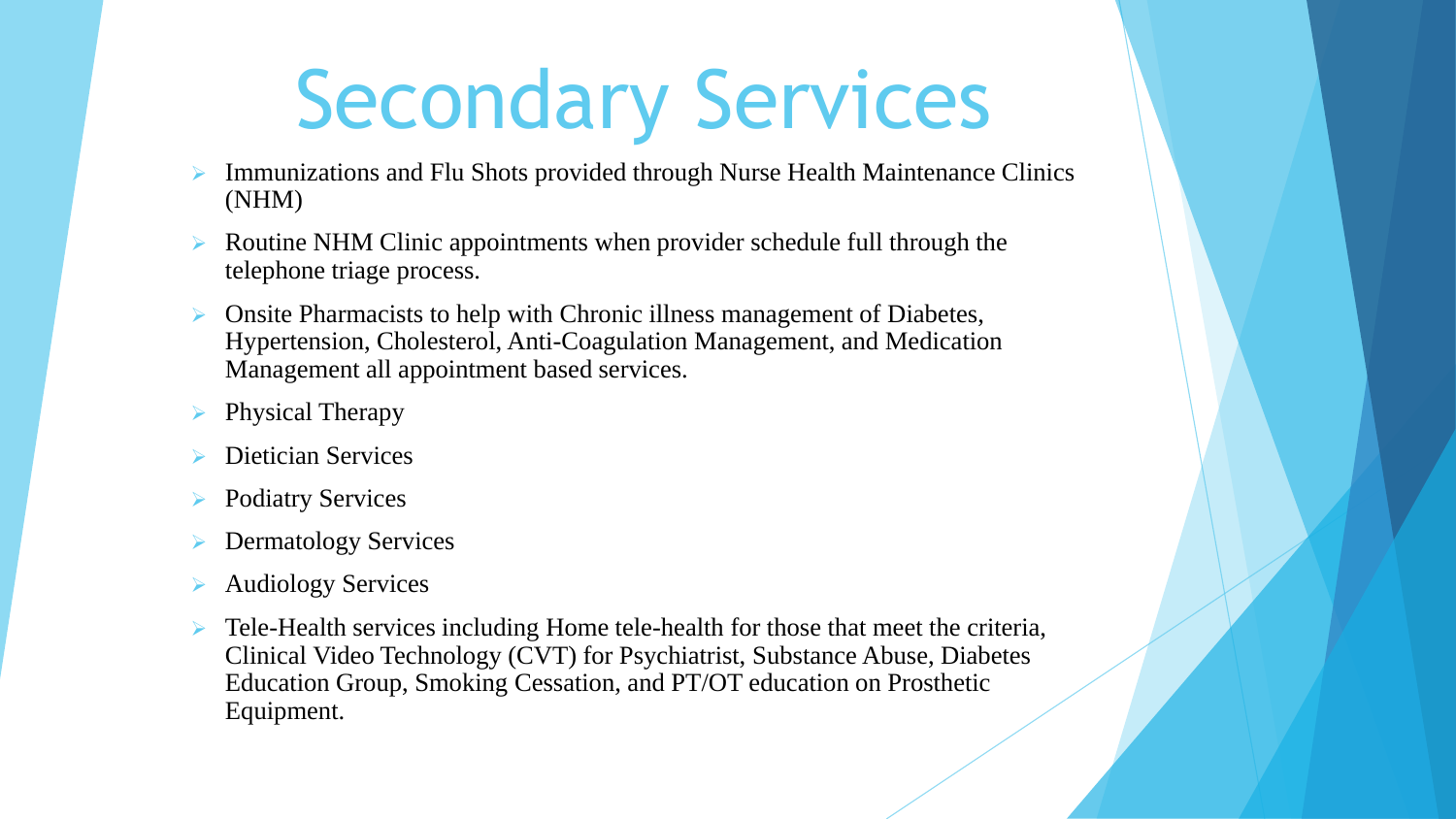# Secondary Services Cont.

- MOVE Program group meetings
- Tele-Retina through our Store and Forward Technology (SFT) Services

#### *In The Works*

- $\triangleright$  Possible Joint program with Army to offer Ophthalmology and Optometry Services.
- Adding an Additional Primary Care Provider to absorb and capture patients that are over panel size and increase access.
- Adding a Psychologists to the Behavioral Health team to handle access and immediate concerns.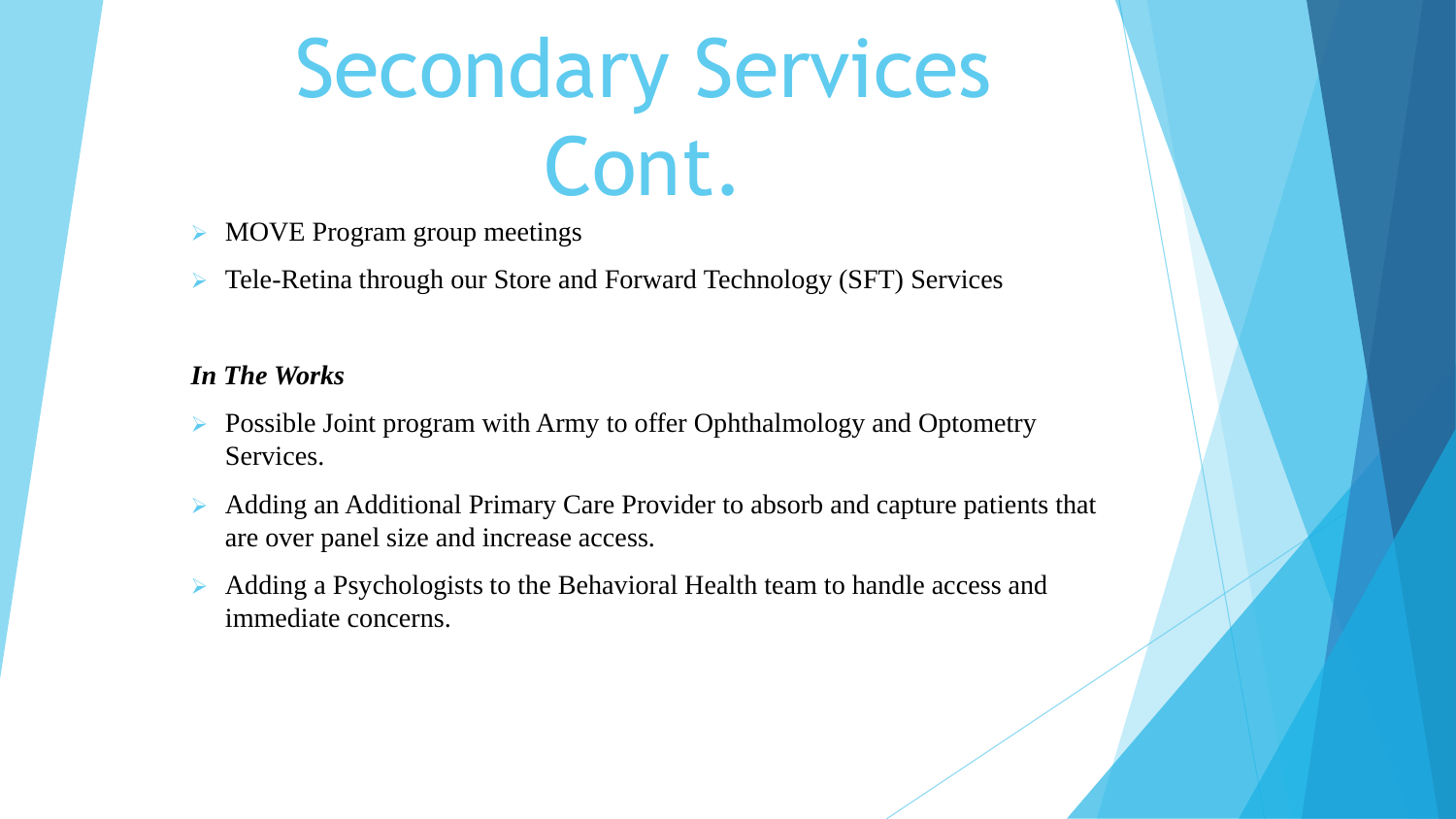# New in Martinsburg and Surrounding Area

- Two new buildings being erected in Martinsburg
	- $\triangleright$  Serenity House- This will possibly house short stay rehab residents. facility project should be completed by Summer 2019
	- $\triangleright$  New Dental Building erecting as well completion approximately Summer-Fall 2019
	- Surgical services will expand after Dental moves out to create additional operating room suites. Not started
	- $\triangleright$  New Hep C screening initiative
	- Breach in medical information ICS is set up and contacting patients has begun.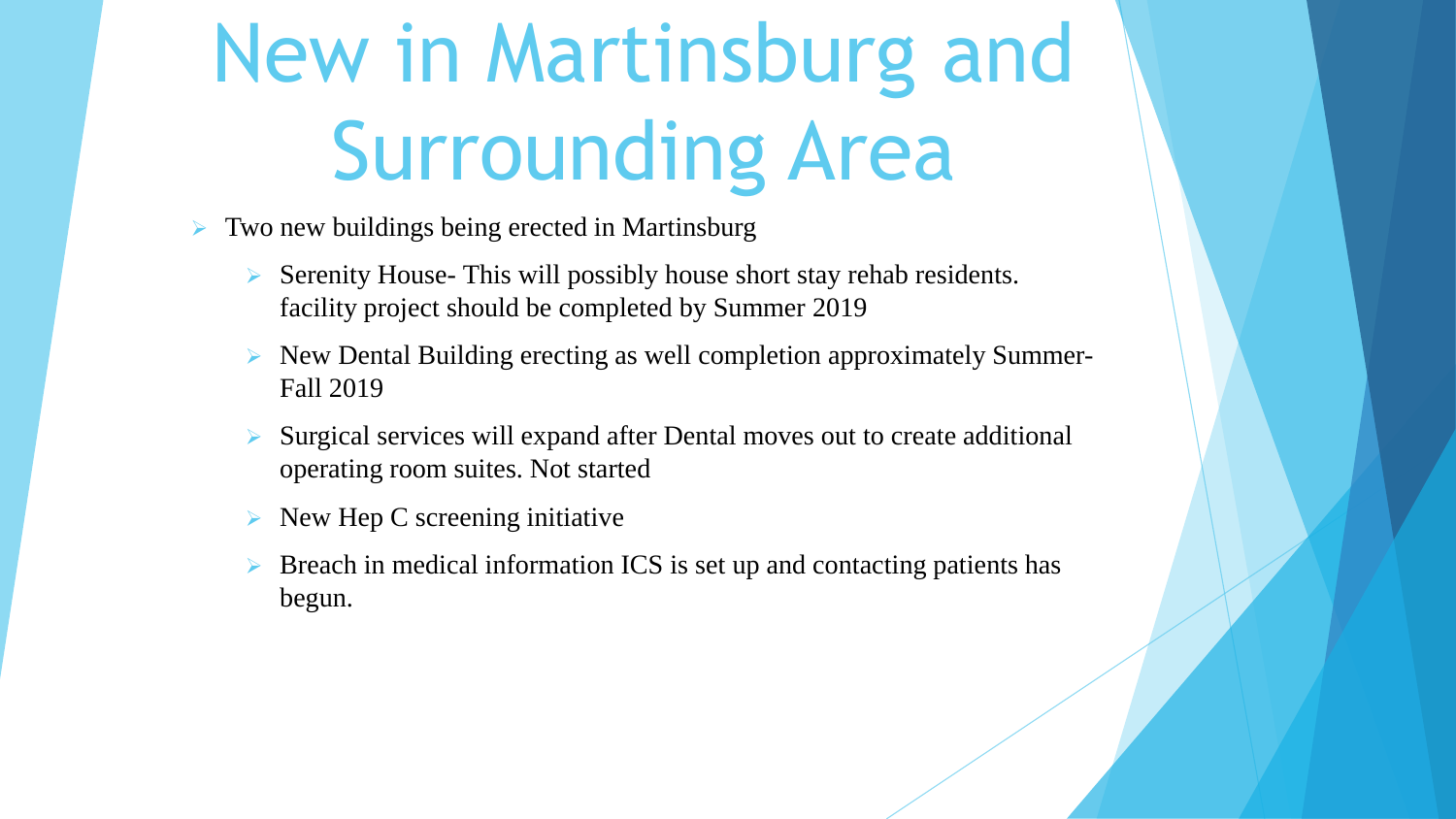# Good Things to know

#### **VA health care is** *not* **considered a health insurance plan.**

VA is required to bill private health insurance providers for medical care, supplies and prescriptions provided for treatment of Veterans' nonservice-connected conditions. Generally, VA cannot bill Medicare, but can bill Medicare supplemental health insurance for covered services.

All Veterans applying for VA medical care are required to provide information on their health insurance coverage, including coverage provided under policies of their spouses. Veterans are not responsible for paying any remaining balance of VA's insurance claim not paid or covered by their health insurance, and any payment received by VA may be used to offset "dollar for dollar" a Veteran's VA copay responsibility.

#### **Will I be charged co-payments?**

Many Veterans qualify for cost-free health care and/or medications based on

receiving a Purple Heart Medal

Former Prisoner of War status

compensable service-connected disabilities

low-income

other qualifying factors including treatment related to their military experience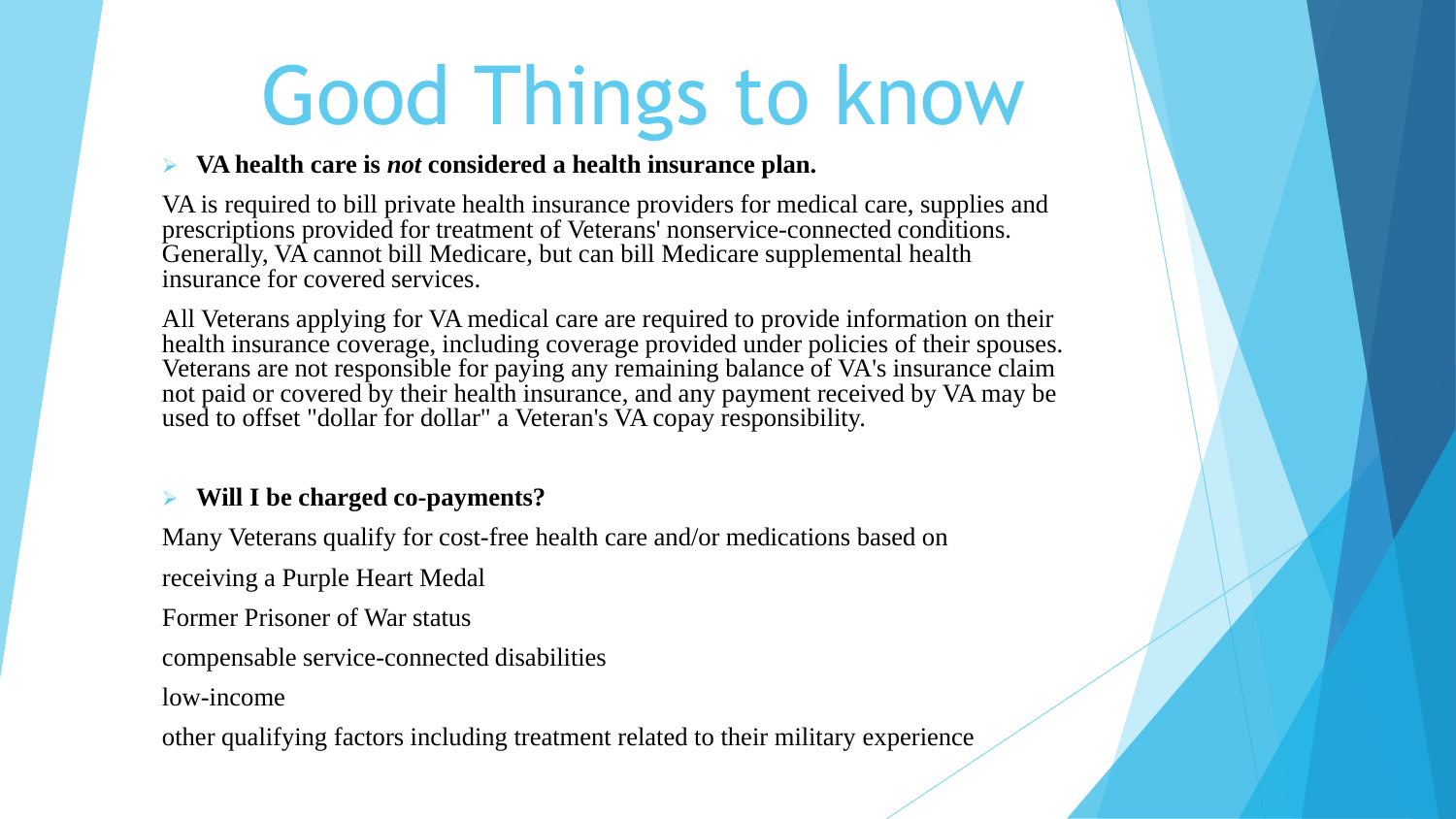# Good Things To Know

Co-payments may be made at the agent cashier window, Building 500, first floor, Room 1A-109.

Veterans responsible for co-payments will receive a bill at their address of record after their stay or appointment. If you have any questions about your co-payment balance or other billing questions, please contact the VA's Health Revenue Center at 866-393-0006, or our Facility Revenue Manager at 304-267-5700.

- $\triangleright$  Fort Detrick is no way in connection with Compensation and Pension Benefits. No staff member on site has any affiliation and can not make a determination of any Veterans rating percentage or correlated conditions. Fort Detrick is a medical treatment facility that documents its process and procedures. However the only way to get Veteran benefits is to enroll and we can process your enrollment and get any eligible Veteran a Primary Care Provider and an appointment.
- $\triangleright$  We a volunteer Mr. Ernie Unger from the DAV that comes the 3rd Wednesday of the month Contact info (301) 842-2562 **michelobqt@yahoo.com**